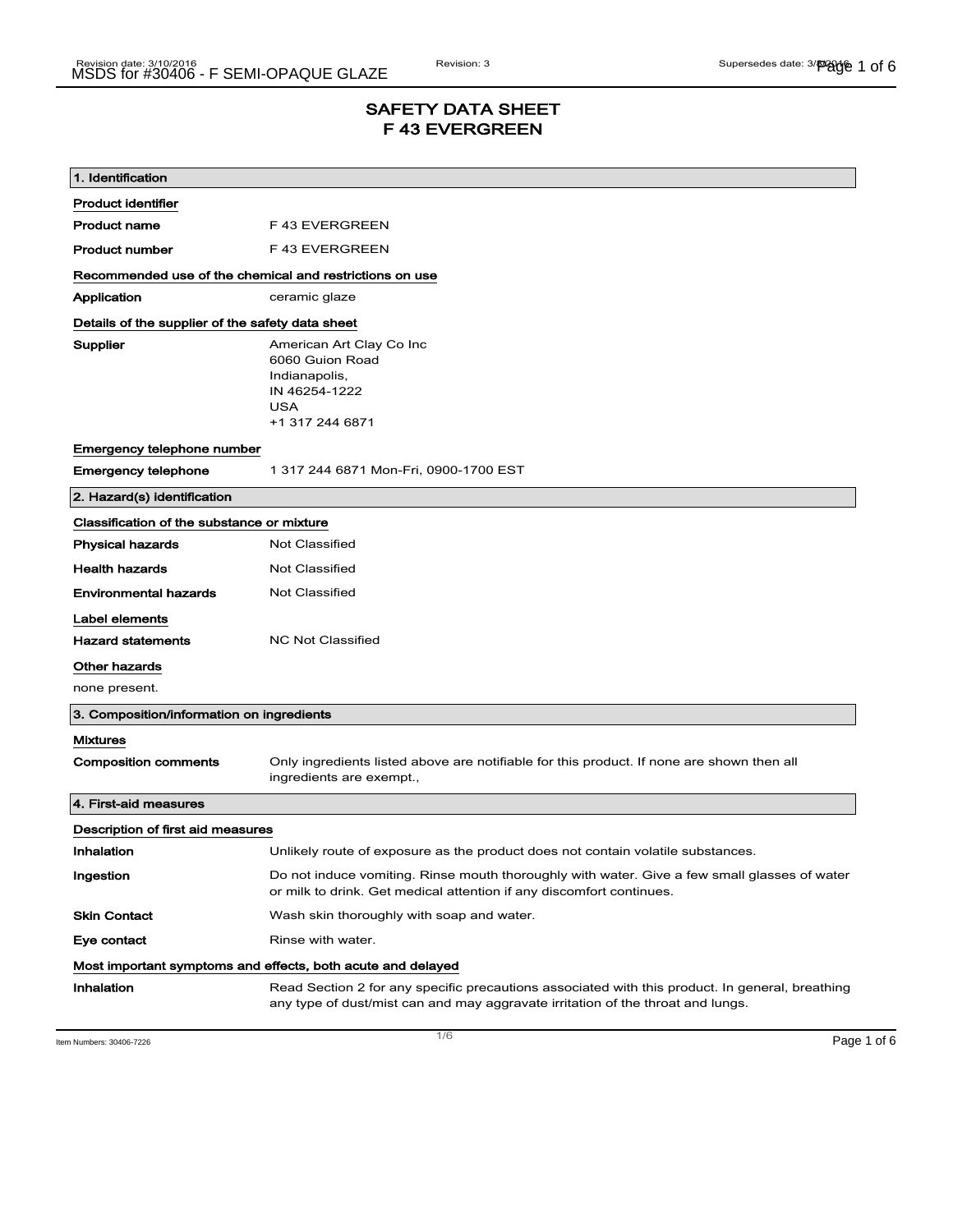| Ingestion                                                    | Read Section 2 for any specific precautions associated with the use of this product. Products<br>with specific warnings about ingestion will give guidance there.                                                                                                                                           |  |
|--------------------------------------------------------------|-------------------------------------------------------------------------------------------------------------------------------------------------------------------------------------------------------------------------------------------------------------------------------------------------------------|--|
| Skin contact                                                 | Read Section 2 for any specific precautions associated with the use of this product. In general<br>most ceramic glazes, clays and special products will tend to have a drying effect on the skin<br>and may cause some sensitivity to users with sensitive skin.                                            |  |
| Eye contact                                                  | Read Section 2 for any specific precautions associated with the use of this product. In general<br>most ceramic and special products contain materials that maybe abrasive to eyes. Keeping<br>materials from contacting the eyes is prudent. If contact does occur, flush with clean water, do<br>not rub. |  |
|                                                              | Indication of immediate medical attention and special treatment needed                                                                                                                                                                                                                                      |  |
| Notes for the doctor                                         | Treat symptomatically.                                                                                                                                                                                                                                                                                      |  |
| 5. Fire-fighting measures                                    |                                                                                                                                                                                                                                                                                                             |  |
| Extinguishing media                                          |                                                                                                                                                                                                                                                                                                             |  |
| Suitable extinguishing media                                 | Use fire-extinguishing media suitable for the surrounding fire.                                                                                                                                                                                                                                             |  |
| Special hazards arising from the substance or mixture        |                                                                                                                                                                                                                                                                                                             |  |
| <b>Specific hazards</b>                                      | The product is not believed to present a hazard due to its physical nature.                                                                                                                                                                                                                                 |  |
| <b>Advice for firefighters</b>                               |                                                                                                                                                                                                                                                                                                             |  |
| Special protective equipment<br>for firefighters             | Use protective equipment appropriate for surrounding materials.                                                                                                                                                                                                                                             |  |
| 6. Accidental release measures                               |                                                                                                                                                                                                                                                                                                             |  |
|                                                              | Personal precautions, protective equipment and emergency procedures                                                                                                                                                                                                                                         |  |
| <b>Personal precautions</b>                                  | For personal protection, see Section 8.                                                                                                                                                                                                                                                                     |  |
| <b>Environmental precautions</b>                             |                                                                                                                                                                                                                                                                                                             |  |
| <b>Environmental precautions</b>                             | Please read Section 2 completely. If any environmental warnings such as; H411 or H412 are<br>listed in Section 2, please use appropriate procedures when disposing of product and<br>container. Do not put materials into waterways or sewers.                                                              |  |
| Methods and material for containment and cleaning up         |                                                                                                                                                                                                                                                                                                             |  |
| Methods for cleaning up                                      | Collect spillage for reclamation or absorb in vermiculite, dry sand or similar material.                                                                                                                                                                                                                    |  |
| Reference to other sections                                  | For waste disposal, see Section 13. For personal protection, see Section 8.                                                                                                                                                                                                                                 |  |
| 7. Handling and storage                                      |                                                                                                                                                                                                                                                                                                             |  |
| Precautions for safe handling                                |                                                                                                                                                                                                                                                                                                             |  |
| Usage precautions                                            | Read label before use. Do not eat, drink or smoke when using this product. Good personal<br>hygiene procedures should be implemented. Wash hands and any other contaminated areas<br>of the body with soap and water before leaving the work site.                                                          |  |
| Conditions for safe storage, including any incompatibilities |                                                                                                                                                                                                                                                                                                             |  |
| Storage precautions                                          | Store in tightly-closed, original container in a dry and cool place.                                                                                                                                                                                                                                        |  |
| Specific end uses(s)                                         |                                                                                                                                                                                                                                                                                                             |  |
| Specific end use(s)                                          | The identified uses for this product are detailed in Section 1.2.                                                                                                                                                                                                                                           |  |
| 8. Exposure Controls/personal protection                     |                                                                                                                                                                                                                                                                                                             |  |

Item Numbers:  $30406-7226$   $Page 2 of 6$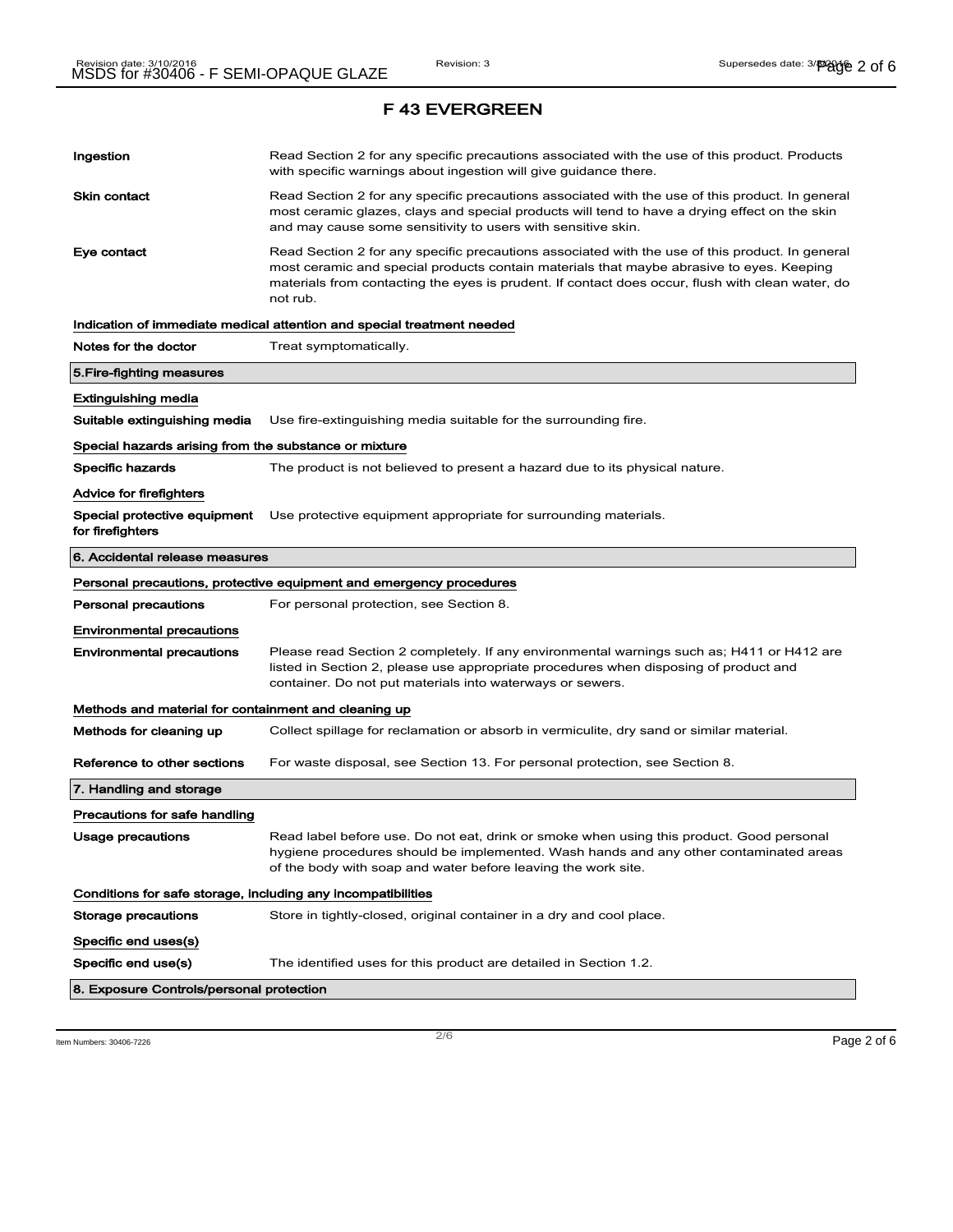| Ingredient comments                 | Only ingredients listed n Section 3 are notifiable for this product. If none are shown then all<br>ingredients are exempt.                                                                                           |
|-------------------------------------|----------------------------------------------------------------------------------------------------------------------------------------------------------------------------------------------------------------------|
| <b>Exposure controls</b>            |                                                                                                                                                                                                                      |
| Appropriate engineering<br>controls | No specific ventilations requirements unless the "FAN" pictogram is shown above or specified<br>in Section 2.                                                                                                        |
| Eye/face protection                 | No specific eye protection required unless the "EYE PROTECTION" pictogram is shown<br>above or specified in Section 2.                                                                                               |
| <b>Hand protection</b>              | No specific hand protection required unless the "HAND PROTECTION" pictogram is shown<br>above or specified in Section 2.                                                                                             |
| Hygiene measures                    | Using good personal hygiene practices is always appropriate. Keeping a clean work space,<br>cleaning up properly when done, and not eating, drinking or smoking when using this product.                             |
| <b>Respiratory protection</b>       | No specific respiratory protection required unless the "RESPIRATOR" pictogram is shown<br>above or specified in Section 2. Using the appropriate certified protection for the operation is<br>important if required. |

#### 9. Physical and Chemical Properties

# Information on basic physical and chemical properties

| Appearance                                      | Colored liquid.           |
|-------------------------------------------------|---------------------------|
| Color                                           | Various colors.           |
| Odor                                            | Almost odorless.          |
| Odor threshold                                  | No information available. |
| рH                                              | 6-8                       |
| <b>Melting point</b>                            | No information available. |
| Initial boiling point and range                 | No information available. |
| <b>Flash point</b>                              | No information available. |
| <b>Evaporation rate</b>                         | No information available. |
| Flammability (solid, gas)                       | No information available. |
| Upper/lower flammability or<br>explosive limits | No information available. |
| <b>Vapour pressure</b>                          | No information available. |
| <b>Relative density</b>                         | Greater than 1.0          |
| Solubility(ies)                                 | Not applicable.           |
| <b>Partition coefficient</b>                    | No information available. |
| <b>Auto-ignition temperature</b>                | Not applicable.           |
| <b>Decomposition Temperature</b>                | No information available. |
| <b>Viscosity</b>                                | No information available. |
| <b>Explosive properties</b>                     | none                      |
| <b>Oxidising properties</b>                     | none                      |
| Other information                               | Not applicable.           |

Item Numbers:  $30406-7226$   $Page 3 of 6$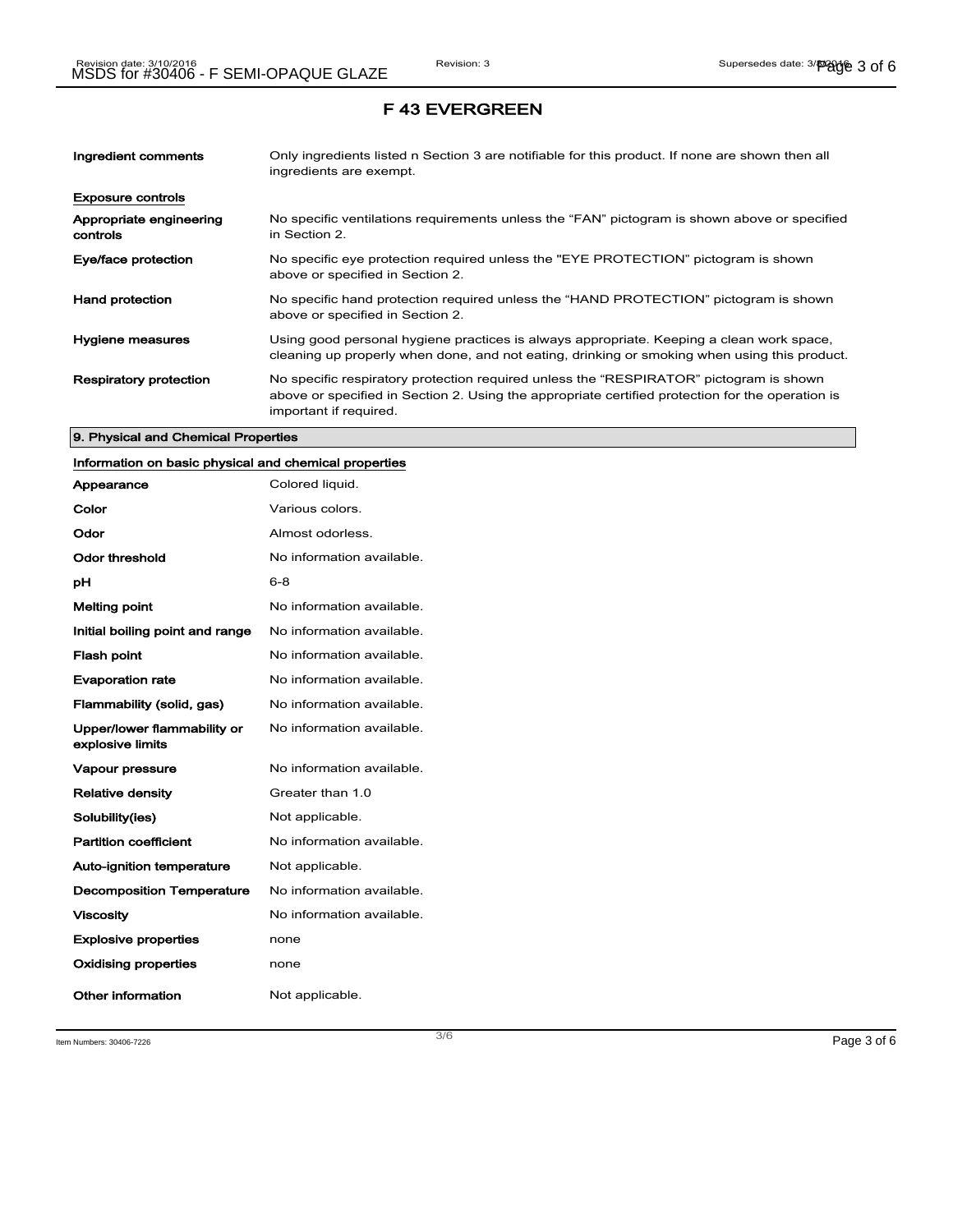| 10. Stability and reactivity               |                                                                                                                                                                                                                                                |
|--------------------------------------------|------------------------------------------------------------------------------------------------------------------------------------------------------------------------------------------------------------------------------------------------|
| Reactivity                                 | There are no known reactivity hazards associated with this product.                                                                                                                                                                            |
| <b>Stability</b>                           | No particular stability concerns.                                                                                                                                                                                                              |
| Possibility of hazardous<br>reactions      | None known.                                                                                                                                                                                                                                    |
| <b>Conditions to avoid</b>                 | None known.                                                                                                                                                                                                                                    |
| <b>Materials to avoid</b>                  | None known.                                                                                                                                                                                                                                    |
| <b>Hazardous decomposition</b><br>products | None known.                                                                                                                                                                                                                                    |
| 11. Toxicological information              |                                                                                                                                                                                                                                                |
| Information on toxicological effects       |                                                                                                                                                                                                                                                |
| <b>Toxicological effects</b>               | Please read Section 2 thoroughly to understand the toxicological risks, (if any) and<br>precautions for safe use (if any).                                                                                                                     |
| Skin corrosion/irritation                  |                                                                                                                                                                                                                                                |
| <b>Skin sensitization</b>                  |                                                                                                                                                                                                                                                |
| <b>Skin sensitisation</b>                  | Based on available data the classification criteria are not met.                                                                                                                                                                               |
| Eye contact                                | May cause temporary eye irritation.                                                                                                                                                                                                            |
| 12. Ecological Information                 |                                                                                                                                                                                                                                                |
| Ecotoxicity                                | Please read Section 2 completely. If any environmental warnings such as; H411 or H412 are<br>listed in Section 2, please use appropriate procedures when disposing of product and<br>container. Do not put materials into waterways or sewers. |
| <b>Toxicity</b>                            |                                                                                                                                                                                                                                                |
| Toxicity                                   | Please read Section 2 completely. If any environmental warnings such as; H411 or H412 are<br>listed in Section 2, please use appropriate procedures when disposing of product and<br>container. Do not put materials into waterways or sewers. |
| Persistence and degradability              |                                                                                                                                                                                                                                                |
| Persistence and degradability              | No data available.                                                                                                                                                                                                                             |
| <b>Biodegradation</b>                      | Not inherently biodegradable.                                                                                                                                                                                                                  |
| <b>Bioaccumulative potential</b>           |                                                                                                                                                                                                                                                |
| <b>Partition coefficient</b>               | No information available.                                                                                                                                                                                                                      |
| Mobility in soil                           |                                                                                                                                                                                                                                                |
| <b>Mobility</b>                            | Semi-mobile.                                                                                                                                                                                                                                   |
| <b>Results of PBT and vPvB assessment</b>  |                                                                                                                                                                                                                                                |
| Results of PBT and vPvB<br>assessment      | This product does not contain any substances classified as PBT or vPvB.                                                                                                                                                                        |
| Other adverse effects                      |                                                                                                                                                                                                                                                |

Item Numbers:  $30406-7226$   $Page 4 of 6$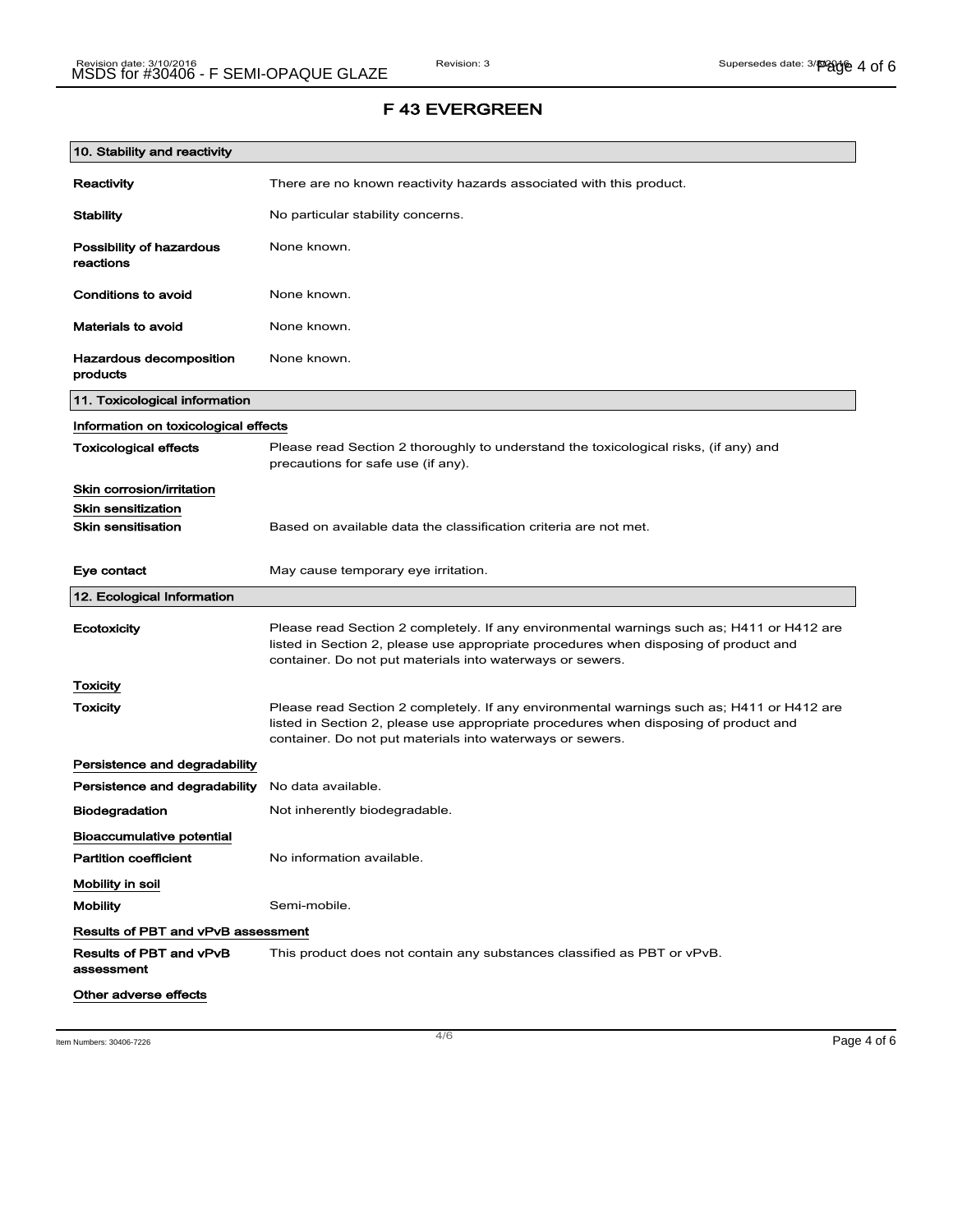### F 43 EVERGREEN

| Other adverse effects                                                                                                                                                                                                                             | None known.                                                                                                                                                                                  |
|---------------------------------------------------------------------------------------------------------------------------------------------------------------------------------------------------------------------------------------------------|----------------------------------------------------------------------------------------------------------------------------------------------------------------------------------------------|
| 13. Disposal considerations                                                                                                                                                                                                                       |                                                                                                                                                                                              |
| Waste treatment methods                                                                                                                                                                                                                           |                                                                                                                                                                                              |
| <b>General information</b>                                                                                                                                                                                                                        | Dispose of waste product or used containers in accordance with local regulations When<br>handling waste, the safety precautions applying to handling of the product should be<br>considered. |
| 14. Transport information                                                                                                                                                                                                                         |                                                                                                                                                                                              |
| General                                                                                                                                                                                                                                           | The product is not covered by international regulations on the transport of dangerous goods<br>(IMDG, IATA, DoT).                                                                            |
| <b>UN Number</b>                                                                                                                                                                                                                                  |                                                                                                                                                                                              |
| Not applicable.                                                                                                                                                                                                                                   |                                                                                                                                                                                              |
| UN proper shipping name                                                                                                                                                                                                                           |                                                                                                                                                                                              |
| Not applicable.                                                                                                                                                                                                                                   |                                                                                                                                                                                              |
| Transport hazard class(es)                                                                                                                                                                                                                        |                                                                                                                                                                                              |
| No transport warning sign required.                                                                                                                                                                                                               |                                                                                                                                                                                              |
| Packing group                                                                                                                                                                                                                                     |                                                                                                                                                                                              |
| Not applicable.                                                                                                                                                                                                                                   |                                                                                                                                                                                              |
| <b>Environmental hazards</b>                                                                                                                                                                                                                      |                                                                                                                                                                                              |
| <b>Environmentally Hazardous Substance</b><br>Please refer to Section 2 for any environmental hazards associated with this product. If H411/H412 warnings are shown then<br>please verify packaging and labeling requirements for larger volumes. |                                                                                                                                                                                              |
| Special precautions for user                                                                                                                                                                                                                      |                                                                                                                                                                                              |
| Not applicable.                                                                                                                                                                                                                                   |                                                                                                                                                                                              |
| <b>Transport in bulk according to</b> Not applicable.<br>Annex II of MARPOL 73/78<br>and the IBC Code                                                                                                                                             |                                                                                                                                                                                              |
| 15. Regulatory information                                                                                                                                                                                                                        |                                                                                                                                                                                              |
| <b>US State Regulations</b><br>None of the ingredients are listed or exempt.                                                                                                                                                                      | California Proposition 65 Carcinogens and Reproductive Toxins                                                                                                                                |
| Inventories<br>Canada - DSL/NDSL                                                                                                                                                                                                                  |                                                                                                                                                                                              |
| All the ingredients are listed or exempt.                                                                                                                                                                                                         |                                                                                                                                                                                              |

US - TSCA

All the ingredients are listed or exempt.

#### US - TSCA 12(b) Export Notification

All the ingredients are listed or exempt.

#### 16. Other information